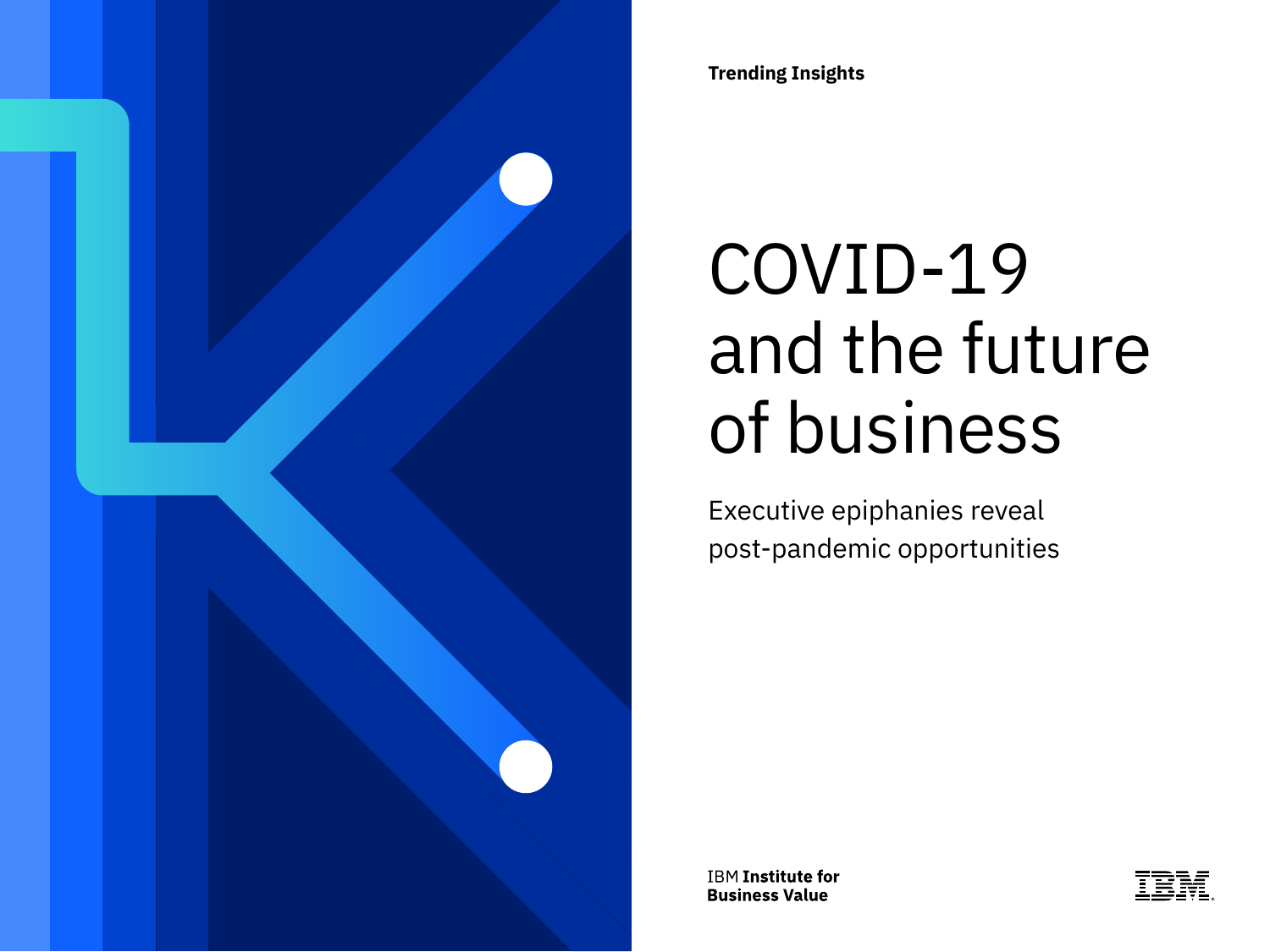# COVID-19 and the future of business

When everything is a priority, nothing is a priority. And as executives struggle to make sense of the post-COVID business environment, many find themselves leading from this gray area of indecision.

Two years ago, relatively few executives considered competencies in crisis management, enterprise agility, cost management, workforce resiliency, innovation, or cash-flow management as critically important to their business. Today, however, top executives tell a different tale.

New research from the IBM Institute for Business Value shows that, far from prioritizing no particular capability, executives are prioritizing all these capabilities. In the next two years, our findings show we should expect another huge shift in prioritization. Executives are clearly telling us they plan to emphasize workforce safety and security, cost management, and enterprise agility.

#### **Change remains the name of the game**

Leaders are expecting more from their transformation initiatives. They identify competitiveness and workforce resilience as the benefits they most want from ongoing digital transformation. Transformation is also accelerating among a majority of organizations. But strikingly, greater focus on transformation seems to be at the expense of customer relationships and partnering opportunities.

This special IBV Trending Insights report integrates results from multiple proprietary surveys of consumers and executives conducted from April through August 2020, punctuated by new data from executives across industries who collectively oversee USD 3.7 trillion in revenue (see Research methodology details on page 9). Our overwhelming conclusion: Post-COVID19, the reality for businesses has radically shifted.

Whether reflecting on current conditions or future plans, business leaders' needs for speed and flexibility have been amplified dramatically. Old barriers are being brushed aside under the pressure of unrelenting disruption, rapidly evolving customer expectations, and an unprecedented pace of change. There seems to be renewed clarity in their perspectives. Motivation is not aspirational—it has become existential.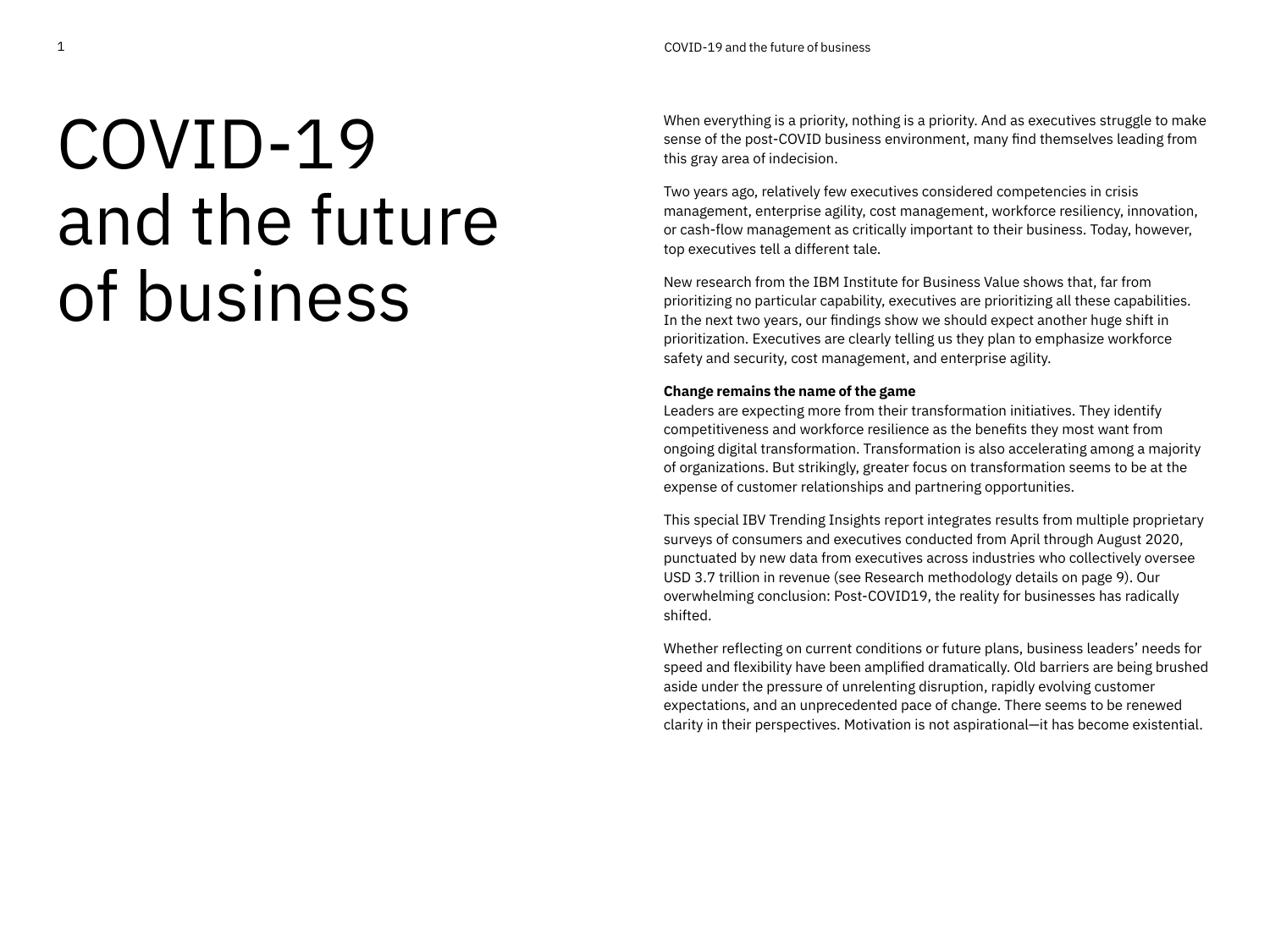# Five epiphanies from leading executives

Our research suggests five key discoveries for the post-pandemic business landscape offering new perspectives on digital transformation, the future of work, transparency, and sustainability. Together, they provide a playbook for proactive leaders who understand that old ways of working are gone.

# Epiphany 1: Digital transformation was never just about the technology

Anecdotal tales of "game-time" pivots—moving swarms of workers to remote platforms, rethinking and remaking supply chains, shifting manufacturing to produce in-demand personal protective equipment—aren't just near-term business contortions. Adaptability is now a mandatory business competency, and an accelerated pace of change has become normal.

The COVID-19 pandemic has accelerated digital transformation at 59 percent of organizations we surveyed, and 66 percent say they have been able to complete initiatives that previously encountered resistance. This culture shift is in part defensive: reducing costs is the top benefit attributed to transformation initiatives.

## **Figure 1**

## Organizations see a need for speed

COVID-19 created a sense of urgency around digital transformation.



59% Accelerated digital transformation

66% Completed initiatives that previously encountered resistance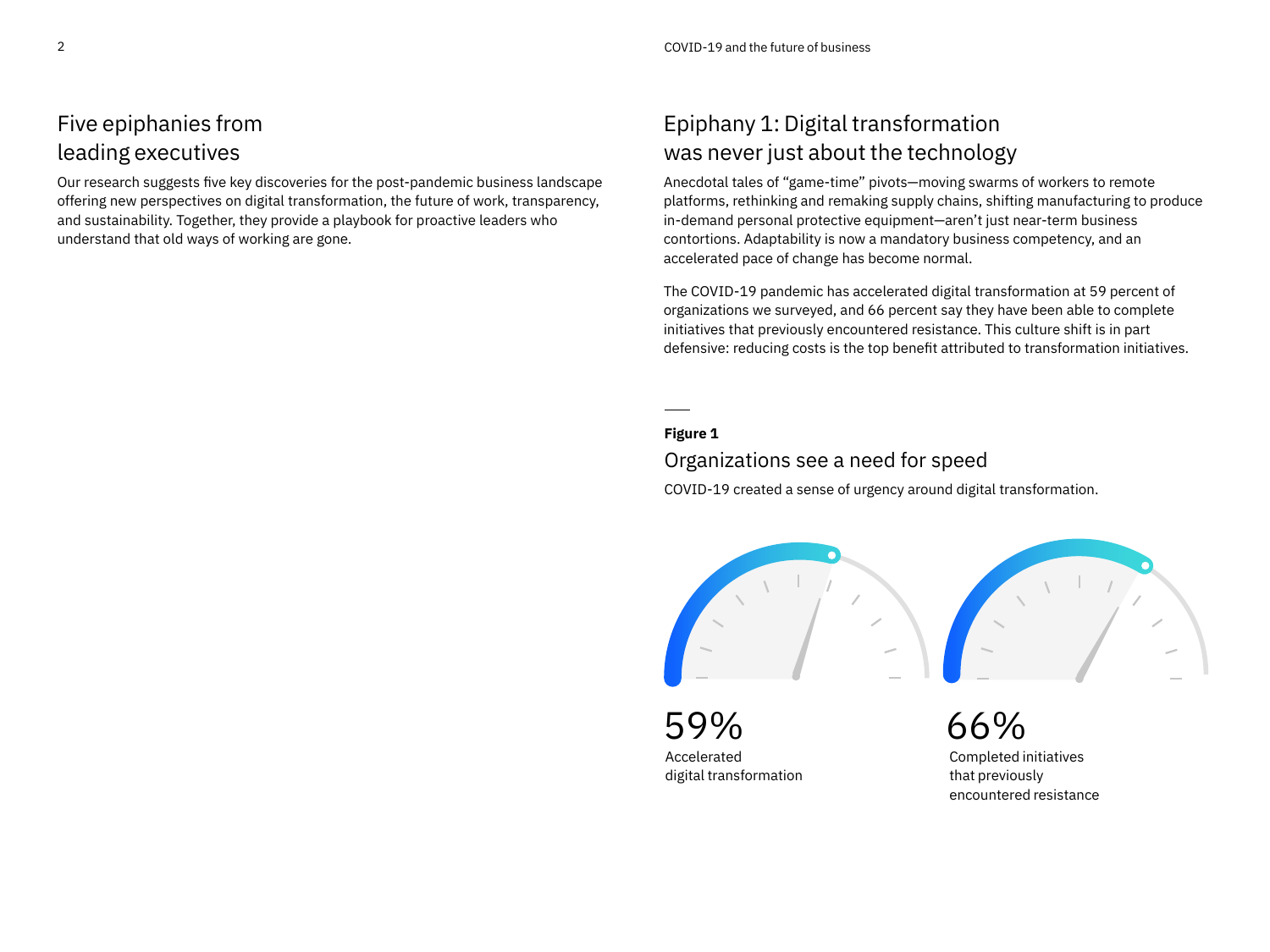But something bigger and more long-lasting than crisis management is underway. Before the pandemic, many organizations seemingly distrusted their own technological capabilities and doubted the skills of their own workforces. Yet, in the blur of this year's pandemic-induced reactions, those anxieties proved largely unfounded.

#### **Trust and agility pay off**

Reliance on tech platforms became more acute, and those platforms—along with the corporate teams who use them—delivered results. It's not that new tech was suddenly discovered and implemented; rather, the tools already at hand were deployed to fuller potential. Previous barriers to implementation were unceremoniously shoved aside, and those who moved first saw nearly immediate results.

The COVID-19 pandemic has forever altered how organizations around the world operate. Some 55 percent of respondents say the pandemic has resulted in "permanent changes to our organizational strategy." An even larger 60 percent say COVID-19 has "adjusted our approach to change management" and "accelerated process automation," with 64 percent acknowledging a shift to more cloud-based business activities.

Executives have become more trusting of what technology can do, and they are pushing ahead with digital transformation. They indicate they are planning for COVID-19 recovery to include investment in technologies such as AI, IoT, blockchain, and cloud. The benefits long extolled by technophiles have become more broadly embraced across organizational leadership. To stack the deck for success, organizations need to be sure their people are as capable, resilient, and adaptable as their technologies for the long term.

#### **Figure 2**

## Defining a different normal

Organizations made big changes in response to the pandemic and there's no going back.

Shifted to more cloud-based business activities

|                                                 | 64% |
|-------------------------------------------------|-----|
| Accelerated process automation                  |     |
|                                                 | 6በ% |
| Adjusted their approach to change management    |     |
|                                                 | ለበ% |
| Made permanent changes to organization strategy |     |
|                                                 | ר ה |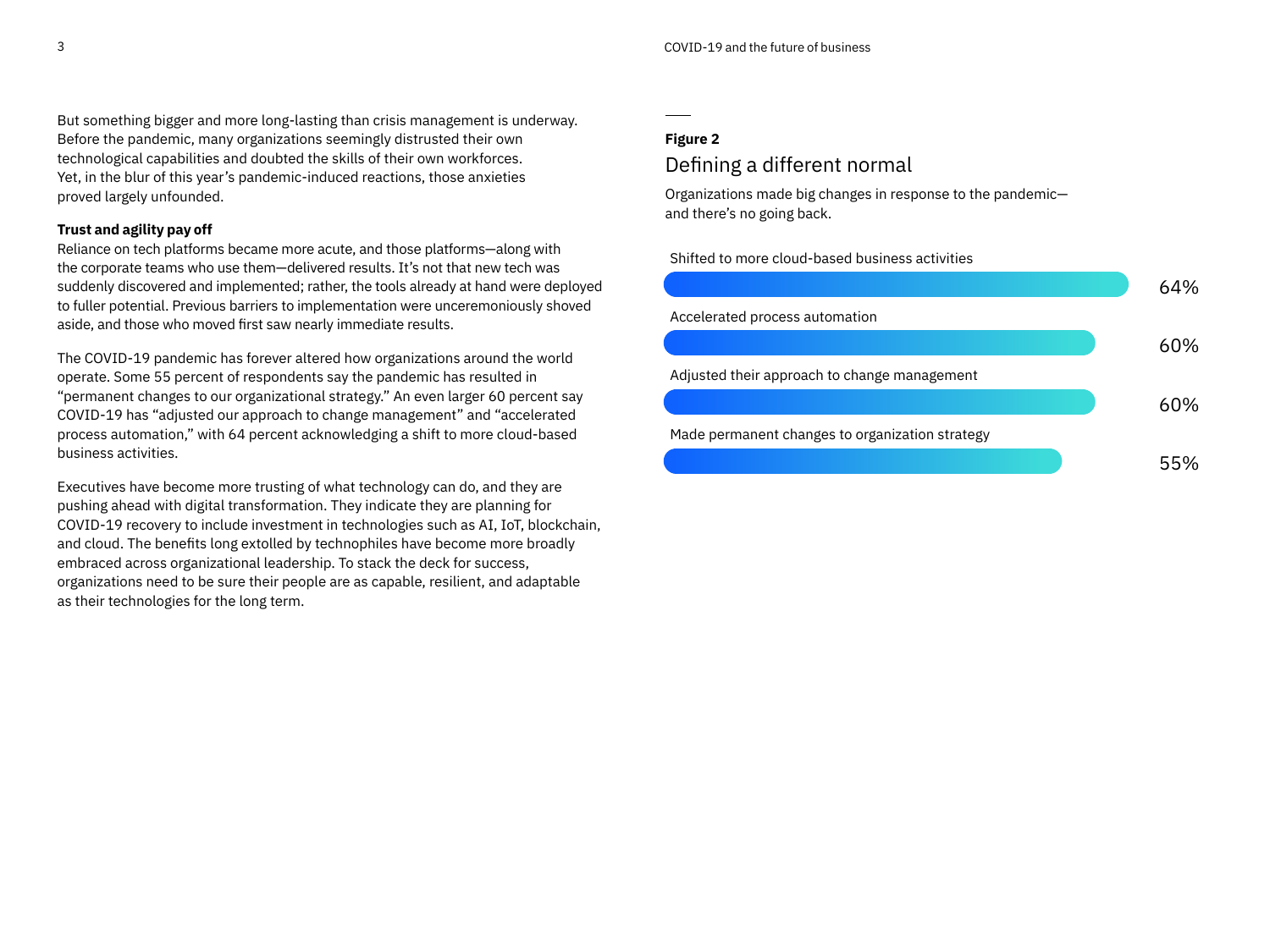# Epiphany 2: The human element is the key to success

While executives plan to expand almost all tech competencies during their future digital transformations, the secret to success lies in human resources. In one IBV data set, our analysis confirms that the business competencies that account for the largest part of an organization's expected growth are those centered around employees and customers, such as workforce training and customer experience management.

But remarkably, these factors seem to have eluded executives. More than three-quarters of executives expect changed customer behavior to continue after COVID-19, trading face-to-face contact for more shopping and customer service interactions online. To that end, 84 percent of executives say that customer experience management will be a high priority over the next two years, compared to only 35 percent just two years ago. And yet, "improved customer service" sits in the bottom half of the list of benefits that executives seek from digital transformation.

This is curious, since 60 percent of executives also said they will employ AI-based customer engagement tools to achieve their goals, and in some organizations, chatbots are handling upwards of 80 percent of customer assistance traffic during the pandemic.1 We wonder how they will enhance customer experiences, if not at least in part through digital transformation.

#### **Execs and employees: We said/they said**

If executives are conflicted about how they're connecting with customers, they're doing even worse with their employees. While workforce safety, skills, and flexibility are important, employee satisfaction has been deprioritized. Executives recognize that their employees have been under intense pressure, and they contend that employee well-being is among their highest priorities.

But our research highlights a gaping chasm between what executives think they are offering their employees and how those employees feel: employers significantly overestimate the effectiveness of their support and training efforts. Only about half of employees say they believe that their employer is genuinely concerned about their welfare. Clearly, there is massive opportunity for leaders who can get this right, when most seem to be struggling.

This trust gap is not simply about perceptions. On the contrary, there is a reasonable foundation for employee skepticism about corporate commitment to them. According to our survey results, 22 percent of people have been either temporarily furloughed or permanently laid off since the pandemic began. Pair that with corporate priorities on cost-containment and technology resources—which are practical and even necessary—and employers may be sending signals that human resources are replaceable. Increased automation, AI adoption, and the emergence of other "contactless" activity reduce the number of people needed to do the work. In addition, the rising cost-management priority can hinder workforce support, workfrom-home tools lag significantly behind needs, and the move to more remote work undercuts the personal connections that help define many corporate cultures.

## **Figure 3**

## Employees and executives don't see eye to eye

The view from the top is very different from what workers are seeing on the ground.



Believe the organization is helping staff learn the skills needed to work in a new way



Believe the organization is supporting the physical and emotional health of its workforce

86% **Employers** 51% **Employees**

Believe the organization is providing clear guidelines and expectations for how our organization will work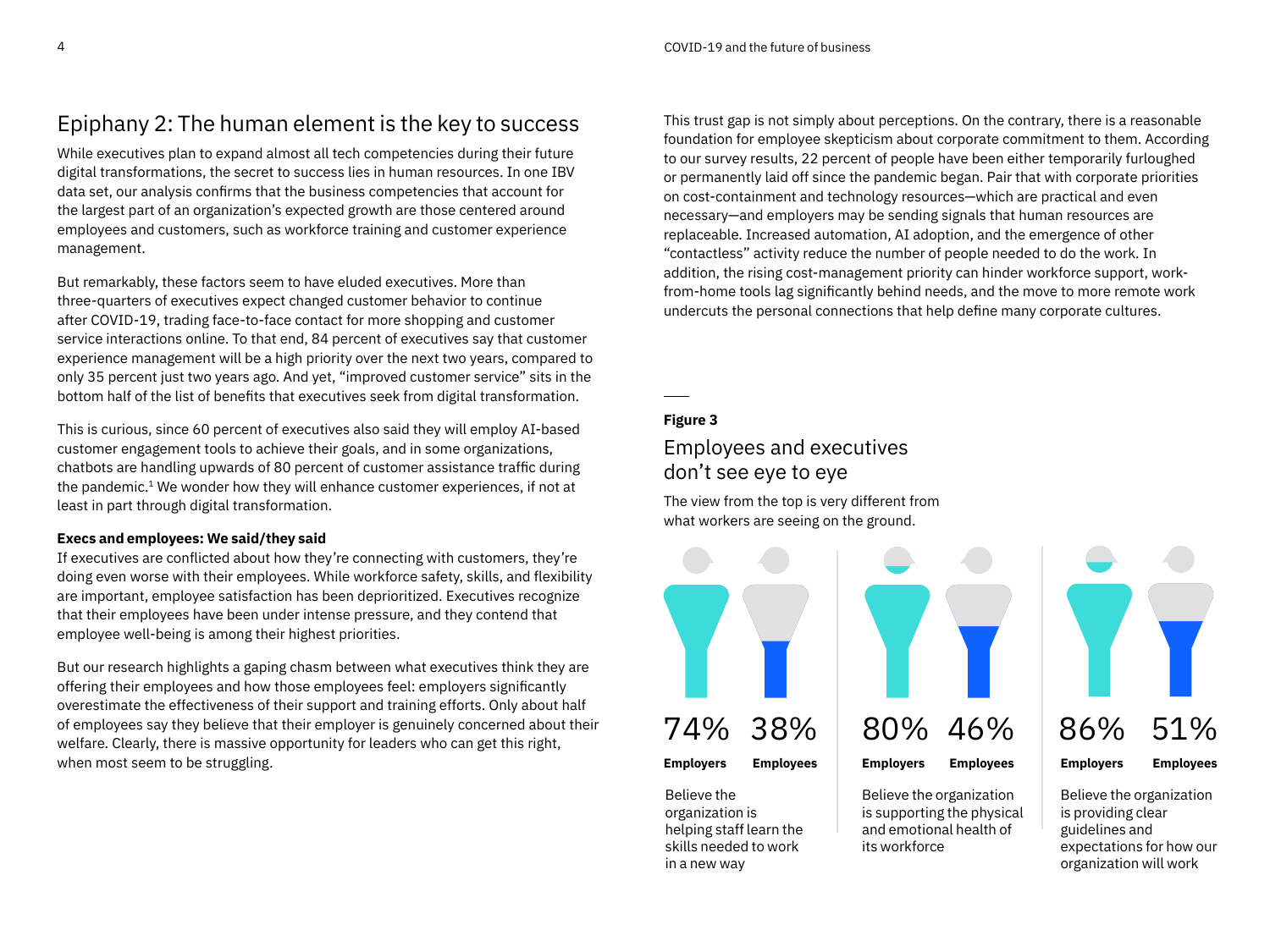# Epiphany 3: Traumatic stress has hijacked corporate strategy

Executives are tasked with defining their organizations' vision. But it can be hard to focus if they are continually putting out fires. While workforce safety and resilience, cost management, and organization agility emerge as top priorities for the short- and longer-term, the pandemic has amplified old business fears and introduced new ones. The result? Executives are enamored with the priority *du jour*.

Since the beginning of 2020, executive priorities have been a bit fluid, and they've reshuffled again the last few months. Now they seem to be focused on internal operational capabilities, which may be taking attention away from the customer service experience at a time when it could be critical.

## **Internal objectives grab the spotlight**

According to survey results from 3,450 executives in 20 countries across 22 industries, corporate priorities are much more focused on crisis management, workplace safety and security than they were two years ago. But in the future, 86 percent of executives expect cash-flow and liquidity management to be a priority for more than twice as many respondents as two years ago.

In the same vein, 87 percent of respondents say cost control will be crucial. There is a heightened emphasis on resiliency, with 75 percent planning to prioritize IT resiliency over the next two years. And supply-chain resiliency is of rising importance, with 40 percent of executives stressing the need for spare capacity to weather future crises, a telling move away from longstanding just-in-time-delivery goals.

Cybersecurity concerns have skyrocketed, too, with some industries showing an increased commitment of more than 90 percent. Overall, 76 percent of executives plan to prioritize cybersecurity over the next two years, with 46 percent planning to use AI to enhance cybersecurity in the same timeframe. That is twice as many as deploy the technology today.

Pre-COVID-19 commitment to business agility, AI, data and analytics, and other emerging technologies has grown. With the promise of competitive advantage now augmented by a new appreciation of the risks posed by crises, 87 percent of executives plan to prioritize enterprise agility over the next two years. More than 65 percent of respondents say investment in IoT, cloud, and mobility will be a priority; a whopping 94 percent plan to participate in platform-based business models.

So, everything is important. Everything except improving the customer experience the one thing that can help drive performance and growth when the competition is lost in the fog.

## **Figure 4**

## Executives are looking inward in the wake of COVID-19

Leaders plan to prioritize operational capabilities not external growth—over the next two years.

Cost management

|                                    | 87% |
|------------------------------------|-----|
| Enterprise agility                 |     |
|                                    | 87% |
| Cash flow and liquidity management |     |
|                                    | 86% |
| Cybersecurity                      |     |
|                                    | 76% |
| IT resiliency                      |     |
|                                    | 75% |
| IoT, cloud, and mobility           |     |
|                                    | 65% |
| New product development            |     |
|                                    | 58% |
| New market entry                   |     |
|                                    | 52% |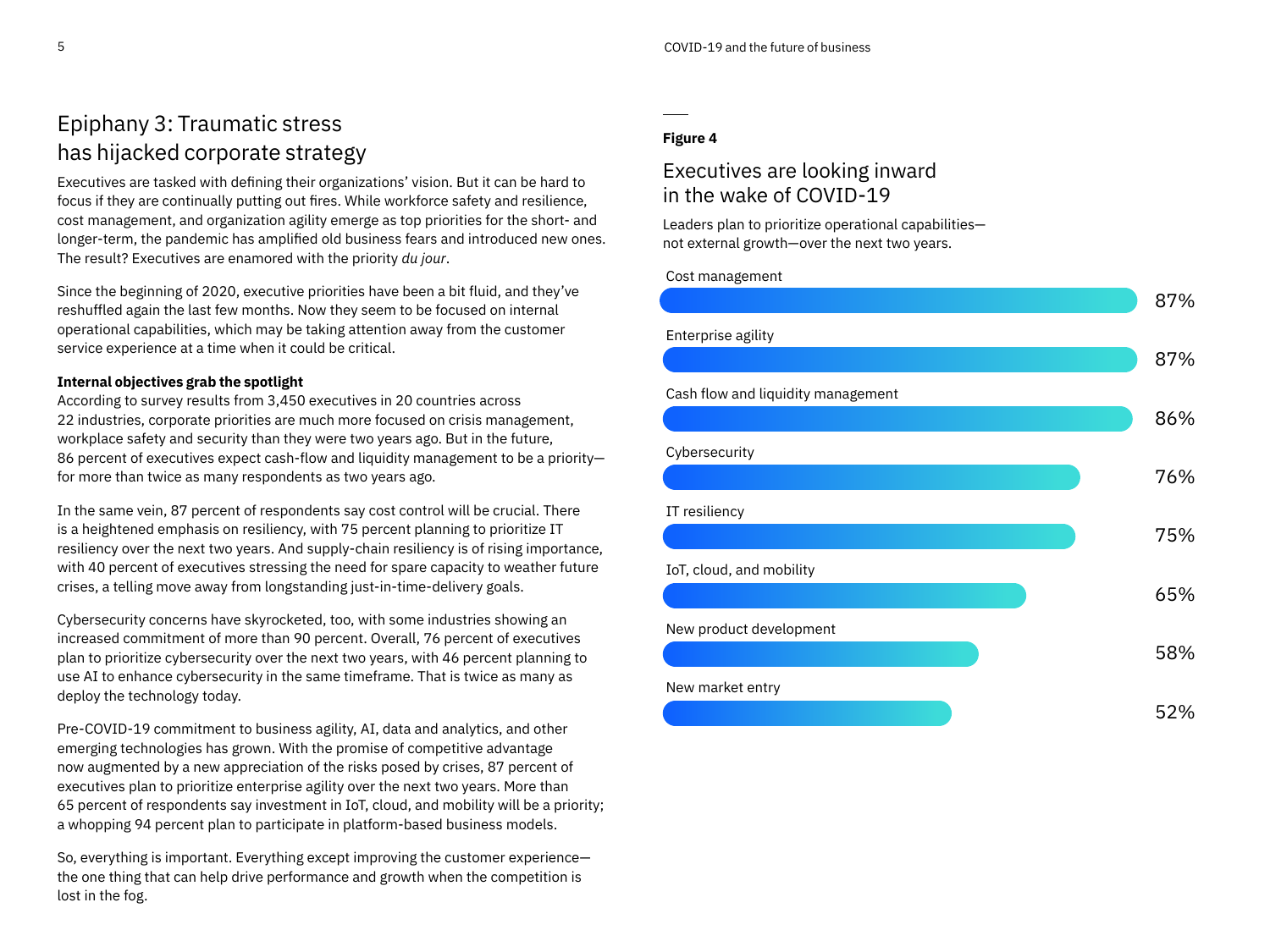# Epiphany 4: Some will win. Some will lose. But few will do it alone.

The COVID-19 pandemic has not impacted all organizations and industries equally. This situation mirrors what some economists have described as a "K-shaped" consumer environment, where some thrive and others languish. The bifurcation in the stock market—where the biggest consumer tech platforms have steamed ahead while other shares drop—is just one indication of this divide.

Consider Amazon, which is up 78 percent this year. Its rise helped offset declines by more than half of the other companies in the consumer sector. Or look at Apple, which is up 60 percent and is now bigger than the bottom third of companies in the S&P 500 combined.2 The Amazons and Apples of the world may be examples of successful solo players, but most businesses need partnerships and ecosystems.

Our findings show that executives expected health-related sectors to be the most likely post-crisis winners. Telecommunications, media, and entertainment were also expected to show positive impacts, buoyed by stay-at-home orders and habits. Atop the losers' list: travel and transportation, and manufacturing-intensive industries, including automotive.

Within sectors, expectations are growing that broader reach will help define winners. Our data also point to greater reliance on platform business models and partner networks, with 70 percent of executives planning significant partnering activity inside their industry and 57 percent looking outside. Either way, they expect such participation to grow more than 300 percent over the next two years compared to two years ago.

### **Figure 5**

## Businesses are partnering up

Executives say they plan to participate in platforms, ecosystems and partner networks significantly more in the future than before or during COVID-19.

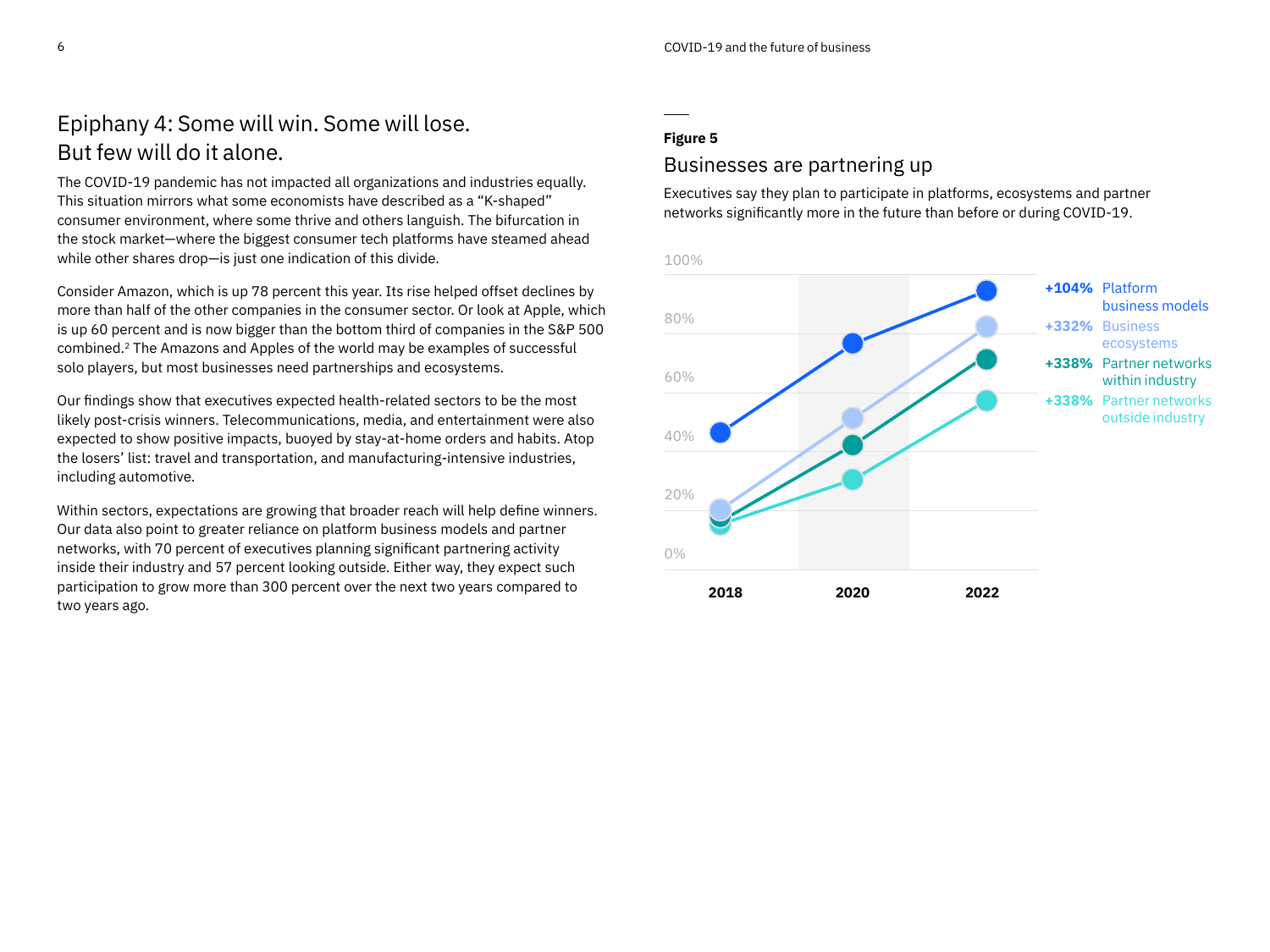The critical distinction here is that scale alone doesn't predict above-industry performance. Large enterprises that can operate with agility have been the ones to remain steady (in a troubled sector) or outperform. The melding of size and flexibility is the defining characteristic of those poised for success.

#### **Taking care of the necessities**

There's another point, too: When pandemic lockdowns were imposed, exceptions were made for services deemed essential—and "essential workers" became the most appreciated, cheered contributors in society. Alongside this heightened recognition of those who enable others to live, work, and play has been a refocusing on "the essentials" in all organizations and for all budgets.

From family budgets to corporate budgets, the essential is winning at the expense of the more prospective, prosaic, indulgent, risky, or difficult. It's hard to build breakthrough customer service capability. It's hard to build ecosystems and embed partnerships.

Perhaps this explains why executives don't expect to see benefits in these areas from digital transformation—it's second-to-last on the list, behind only customer service. From an organizational perspective, a focus on growth and competitiveness demands renewed discipline around assessing and managing new business ventures and expansions.

In this time of disruption, it's not a surprise that many, perhaps most, organizations have doubled down on their core—the operational improvements and workforce enhancements that may best address a returning crisis. And yet, executives must keep these hard-to-reach goals in their sights if they are sincere in their desire to increase competitiveness. These efforts are where tomorrow's innovations and growth will come from. But approving and allocating resources for them will be scrutinized more than ever.

# Epiphany 5: Health is the key to sustainability

Before coronavirus, sustainability strategies were largely centered on environmental issues: the risks to planetary health from pollution, climate change, and the like. Consumers were increasingly choosing products and brands that demonstrated authenticity in these areas, inspiring passion and allegiance. Regulators were echoing those concerns and priorities as well.

Yet, faced with a human health crisis, environmental sustainability became joined with issues of personal safety. Consumers have been wearing disposable masks and gloves, opting for more individual packaging than ever. To protect themselves and their loved ones from the virus, they've been receiving delivered goods to avoid going out in public. These actions seemingly pit protecting human health against protecting the planet.

## **Figure 6**

## People and planet are inextricably linked

Executives' concern for sustainability topics has skyrocketed in four years.

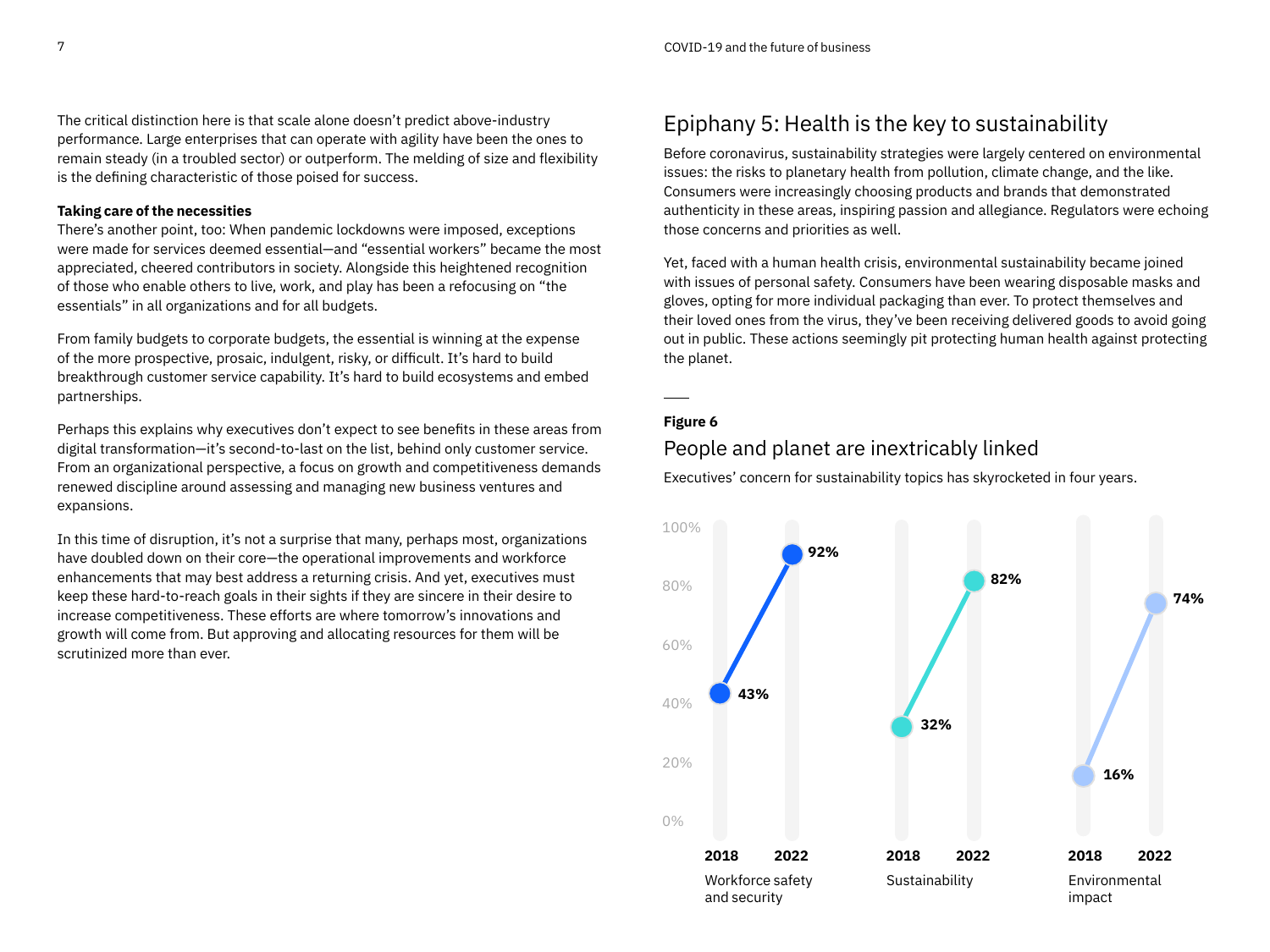But our research indicates that consumers' passion for environmental issues remains. In fact, health and safety have been conjoined in a new, expanded, and more complex definition of sustainability. New burdens are already appearing for corporations, as they must make good on existing sustainability goals—reduced carbon footprints, more efficient waste management, or otherwise—while simultaneously meeting new health-and-safety requirements.

This may be among the more challenging—and critical—implications of post-COVID-19 business. Meeting this bar will require not only new practices and new materials, but also new kinds of data and efficiency. For example: What is the environmental cost of meat spoiling or being discarded versus using more plastic to make it safer? How do we enable supply chains and last-mile delivery to get what businesses and consumers require, without being needlessly wasteful? More sophisticated questions are coming, and leaders will be expected to provide more nuanced and educated answers.

## Where to from here?

The pandemic was a wake-up call that the unexpected and the unlikely are more tangible and plausible than anyone previously anticipated. For many, it has been a bitter reality: painful, costly, still unresolved. For a few lucky others, it has offered an unforeseen windfall; one that organizations have struggled to capitalize on.

Either way, executives must accept that pandemic-induced changes in strategy, management, operations, and budgetary priorities are here to stay. Accelerated investment is coming in digital tech, transformation, and cloud adoption.

We are on the leading edge of a self-reinforcing process, promising even greater acceleration ahead. This presents an enticing opportunity for executives who can manage complexity and drive competitiveness by tying digital transformation to business priorities—while others are still waiting for things to "go back to normal."

Organizational complexity remains the biggest hurdle to progress. More than twice as many executives mention it as a barrier today as in the past. Another related obstacle: employee burnout. Data indicates that employees feel tired and overloaded, potentially as a reflection of that complexity.

All of this affords a new opportunity to build better businesses and a better world. It starts with enabling a diverse workforce to perform optimally—and building trust and confidence among employees will be critical. How they are treated now will have an outsize impact on perceptions and value in the future.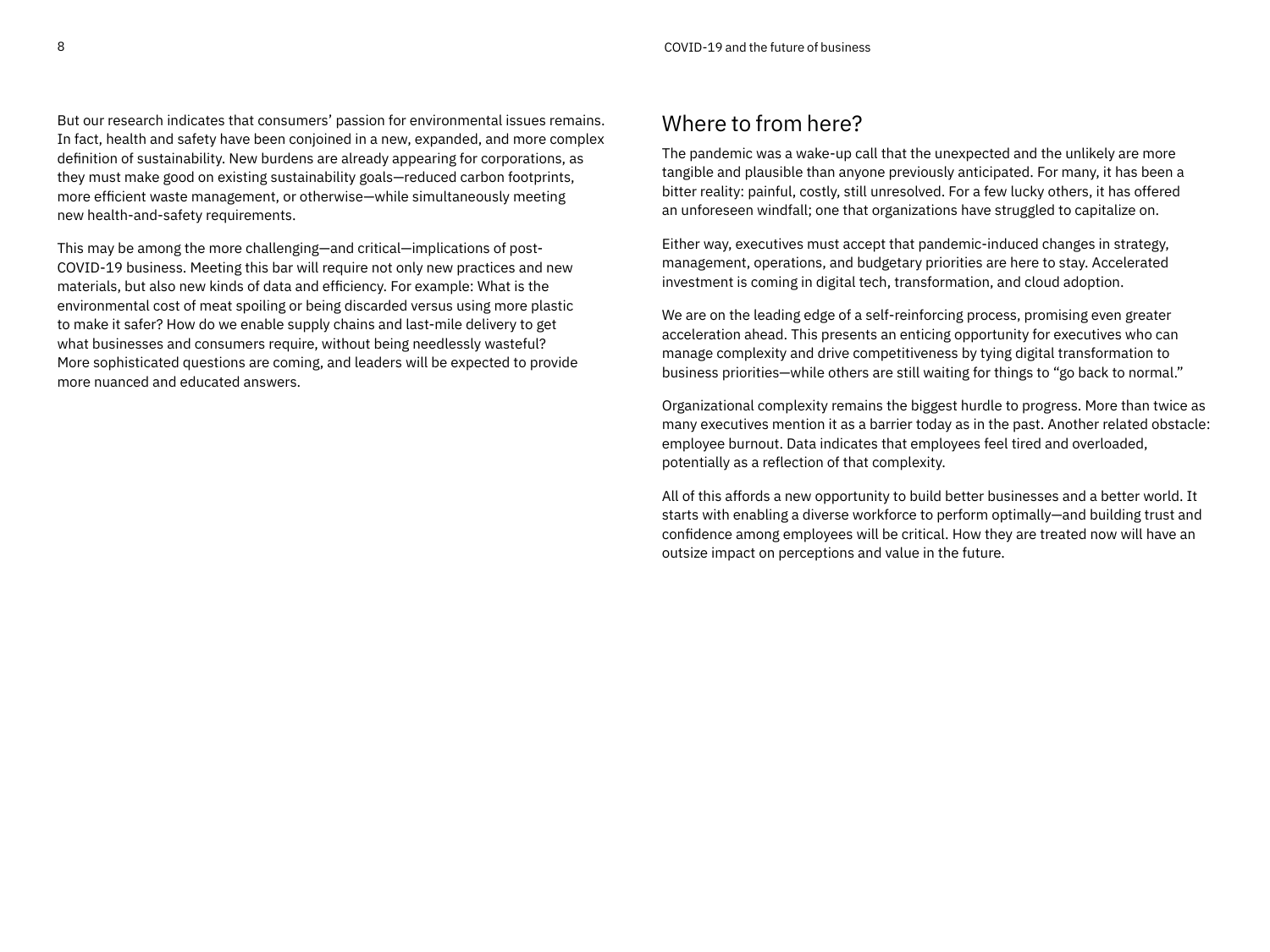## Take action now

In the race for competitive advantage, it is imperative that organizations react in real time—that is, now—to navigate this new environment. Businesses need to take action in three critical areas in order to survive and flourish.

- Lead, engage and enable the workforce in new ways with inspirational leadership. Provide support for more flexible work options (like hybrid models of remote and in-office work). Emphasize employees' mental health and wellbeing, and skills development. All this can help in driving trust, binding the right talent to the organization long-term post-pandemic.
- Apply AI, automation, and other exponential technologies to make workflows more intelligent. Focus on supply chain resiliency, cybersecurity, and adoption of automation and AI.
- Improve operational scalability and flexibility, including the prioritized use of the hybrid cloud and moving more business functions to the cloud.

This new world permits no time for complacency or nostalgia. There is no going back to what used to pass as normal. Risks and opportunities are too great, the stakes too high. Executives need to prepare their businesses for ongoing uncertainty, inevitable disruption, and never-ending change.

# Research methodology

The data referenced in this report were collected from a multitude of surveys:

– The IBM Institute for Business Value, in collaboration with Oxford Economics, surveyed 3,450 executives in 22 industries and 20 countries from April to June 2020. We included executives across the C-Suite to understand how the COVID-19 pandemic has affected organizational competencies and priorities, including investments, technologies and ways of working.

For this large executive survey, all surveyed business competency-related variables were grouped via confirmatory factor analysis into seven competency factors, such as agility, customer and workforce, and each respondent assigned a factor score. Regression analysis shows that the human-related factors "workforce" and "customers" have the highest association with expected future growth.

- The IBM Institute for Business Value, again in collaboration with Oxford Economics, conducted in July and August 2020 an Executive Pulse survey of 400 CEOs, CIO/ CTOs, COOs and Chief Transformation Officers in the US across 20 industries. We focused on how the pandemic has affected digital transformation, including speed, budgets, benefits and barriers.
- The IBM Institute for Business Value has fielded a survey instrument with SurveyMonkey since April 2020 with more than 50,000 adult respondents across eight countries, including the US, Germany and China. We are collecting insights on how the perspectives and perceptions of individuals have changed or been impacted in numerous areas by the current COVID-19 crisis, including the economy, shopping, work, heath and well-being, and travel and mobility.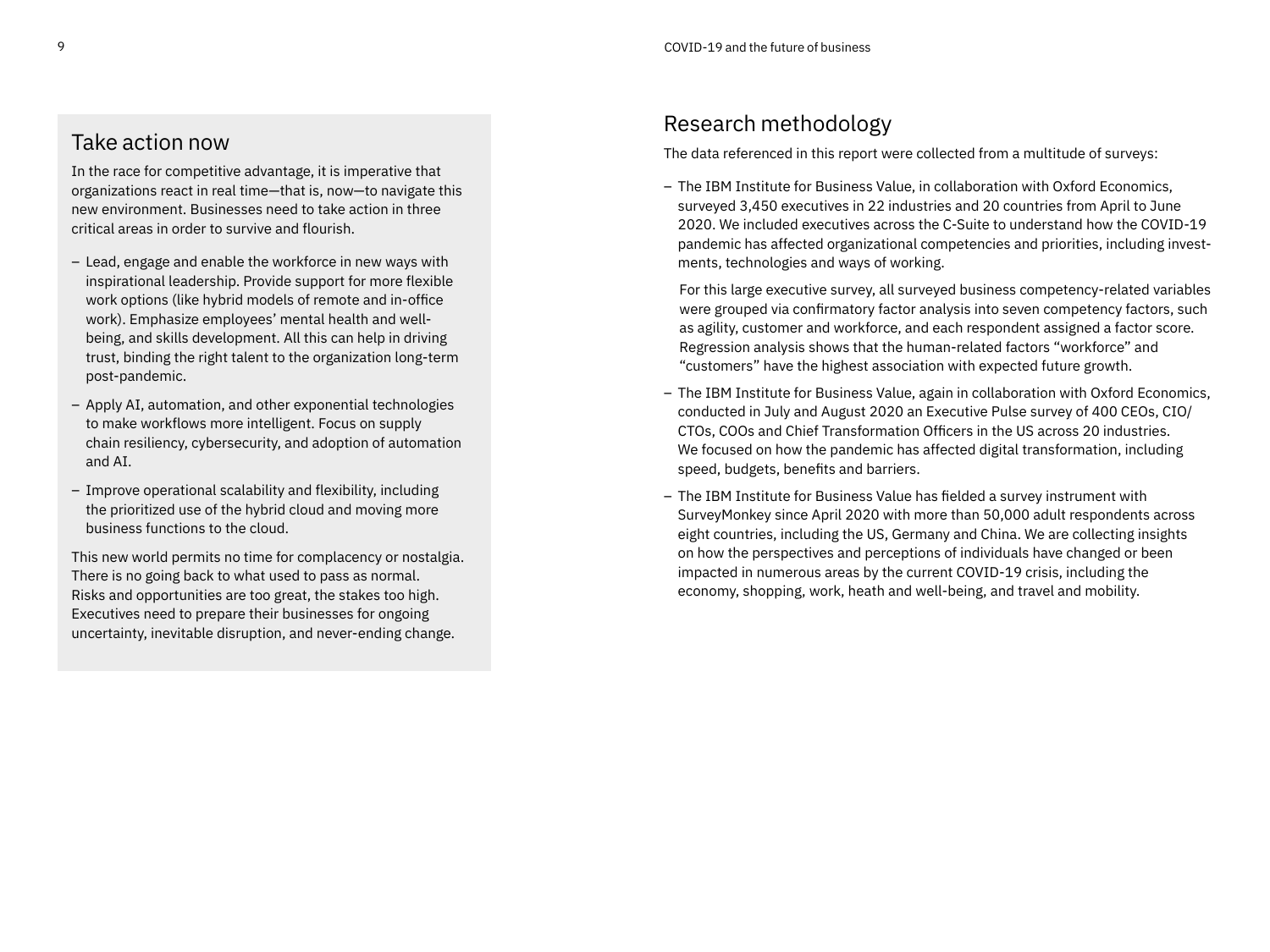## See our related research

**"Cost and value transformation in the era of COVID-19."**

IBM Institute for Business Value. September 2020.

To survive and thrive in the wake of a crisis, companies must find ways to cut costs—and make investments that position them for growth. <http://ibm.co/cost-value-transformation-covid-19>

## **"COVID-19 Consumer Survey."**

IBM Institute for Business Value. September 2020.

The coronavirus pandemic is changing the way people work, learn, shop, and interact. We're surveying thousands of consumers around the world to better understand their rapidly evolving preferences, needs, and concerns.

[https://www.ibm.com/thought-leadership/institute-business-value/report/](https://www.ibm.com/thought-leadership/institute-business-value/report/covid-19-consumer-survey) [covid-19-consumer-survey](https://www.ibm.com/thought-leadership/institute-business-value/report/covid-19-consumer-survey)

### **"How to invest now to expedite COVID-19 recovery: Redirecting resources for enterprise transformation"**

IBM Institute for Business Value. July 2020.

Digital transformation can help organizations adapt in the wake of the pandemic. <http://ibm.co/covid-19-recovery>

## **"COVID-19 action guide: Beyond the Great Lockdown."**

IBM Institute for Business Value. April 2020.

Emerging stronger to a different normal. Organizations should take specific actions now to navigate disruption and be ready for what's after COVID-19. We've created a framework of seven business imperatives that can help. <http://ibm.co/covid-19-action-guide>

# The right partner for a changing world

At IBM, we collaborate with our clients, bringing together business insight, advanced research, and technology to give them a distinct advantage in today's rapidly changing environment.

# IBM Institute for Business Value

The IBM Institute for Business Value (IBV) delivers trusted, technology-based business insights by combining expertise from industry thinkers, leading academics, and subject matter experts with global research and performance data. The IBV thought leadership portfolio includes research deep dives, benchmarking and performance comparisons, and data visualizations that support business decision making across regions, industries and technologies.

# For more information

Follow @IBMIBV on Twitter, and to receive the latest insights by email, visit: [ibm.com/ibv](http://www.ibm.com/ibv)

# Notes and sources

- 1 Petrone, Joseph and Prad Paskaran. "Reinventing the contact center: How AI enhances experiences during turbulent times." IBM Institute for Business Value. May 2020. [https://www.ibm.com/thought-leadership/institute-business-value/](https://www.ibm.com/thought-leadership/institute-business-value/report/reinventing-call-center) [report/reinventing-call-center](https://www.ibm.com/thought-leadership/institute-business-value/report/reinventing-call-center)
- 2 Griffith, Keith. "Apple becomes most valuable American company EVER and worth more than \$2 trillion after 60% rise in share price." Mail Online. August 19, 2020. [https://www.dailymail.co.uk/news/article-8643751/Apple-company-worth-2](https://www.dailymail.co.uk/news/article-8643751/Apple-company-worth-2-trillion-stock-rose-60-year.html) [trillion-stock-rose-60-year.html](https://www.dailymail.co.uk/news/article-8643751/Apple-company-worth-2-trillion-stock-rose-60-year.html)